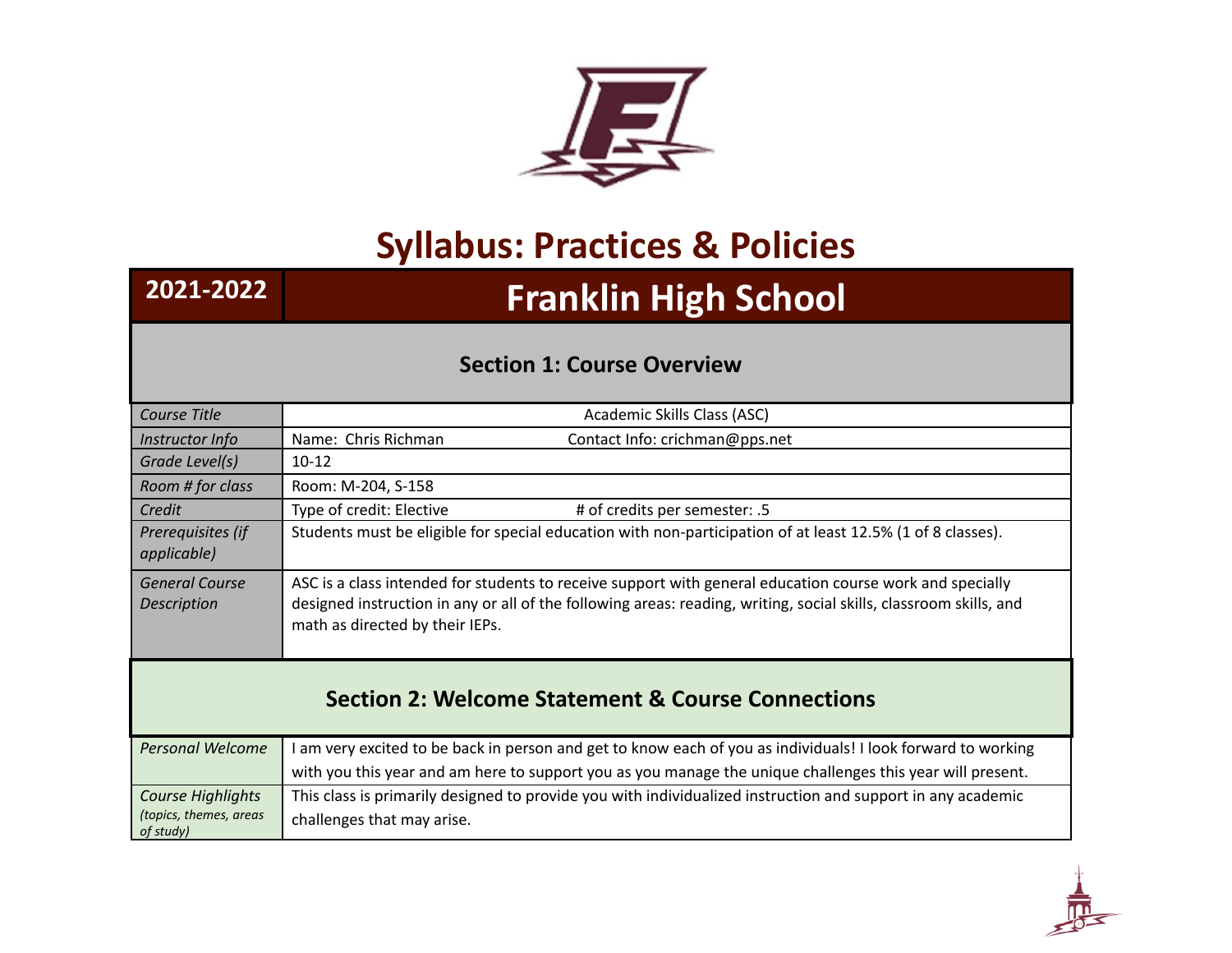|                                 | <b>Section 3: Student Learning</b>                                                                                                                                                                                                                                                                                                             |
|---------------------------------|------------------------------------------------------------------------------------------------------------------------------------------------------------------------------------------------------------------------------------------------------------------------------------------------------------------------------------------------|
|                                 |                                                                                                                                                                                                                                                                                                                                                |
| Prioritized<br><b>Standards</b> | Although there are no state standards specifically for special education I am of the philosophy that to reach full<br>potential all students benefit from increasing the emotional intelligence and "social emotional" standards of<br>Self-Awareness, Self-Management, Social Awareness, Relationship Skills, and Responsible Decision-Making |
| <b>PPS Graduate</b>             | I will help students grow their knowledge and skills in the following aspects of PPS's Graduate Portrait:                                                                                                                                                                                                                                      |
| <b>Portrait</b>                 |                                                                                                                                                                                                                                                                                                                                                |
| <b>Connections</b>              | Reflective, Empathetic, and Empowering Graduates:                                                                                                                                                                                                                                                                                              |
| 8/27 Work                       | We will work towards becoming self-aware, reflective and empathetic members of the community who are curious,<br>respectful and kind.                                                                                                                                                                                                          |
|                                 |                                                                                                                                                                                                                                                                                                                                                |
|                                 |                                                                                                                                                                                                                                                                                                                                                |
|                                 |                                                                                                                                                                                                                                                                                                                                                |
|                                 |                                                                                                                                                                                                                                                                                                                                                |
|                                 |                                                                                                                                                                                                                                                                                                                                                |
| Differentiation/                | I will provide the following supports specifically for students in the following programs:                                                                                                                                                                                                                                                     |
| accessibility                   | This is a special education class, tailored to each individual learner's IEP and specially designed instruction                                                                                                                                                                                                                                |
| strategies and<br>supports:     | needs. ELL and Tag considerations will be implemented in accordance with each individual need.                                                                                                                                                                                                                                                 |
|                                 | <b>Special Education:</b>                                                                                                                                                                                                                                                                                                                      |
|                                 | 504 Plans:                                                                                                                                                                                                                                                                                                                                     |
|                                 | English Language Learners:                                                                                                                                                                                                                                                                                                                     |
|                                 | Talented & Gifted:                                                                                                                                                                                                                                                                                                                             |
| Personalized<br>Learning        | Career Related Learning Experience (CRLE) #1                                                                                                                                                                                                                                                                                                   |
| <b>Graduation</b>               | Career Related Learning Experience (CRLE) #2                                                                                                                                                                                                                                                                                                   |
| Requirements (as                | -The experience(s) will be:                                                                                                                                                                                                                                                                                                                    |
| applicable in this              | Complete a resume                                                                                                                                                                                                                                                                                                                              |
| course):                        | Complete the My Plan Essay                                                                                                                                                                                                                                                                                                                     |
|                                 |                                                                                                                                                                                                                                                                                                                                                |

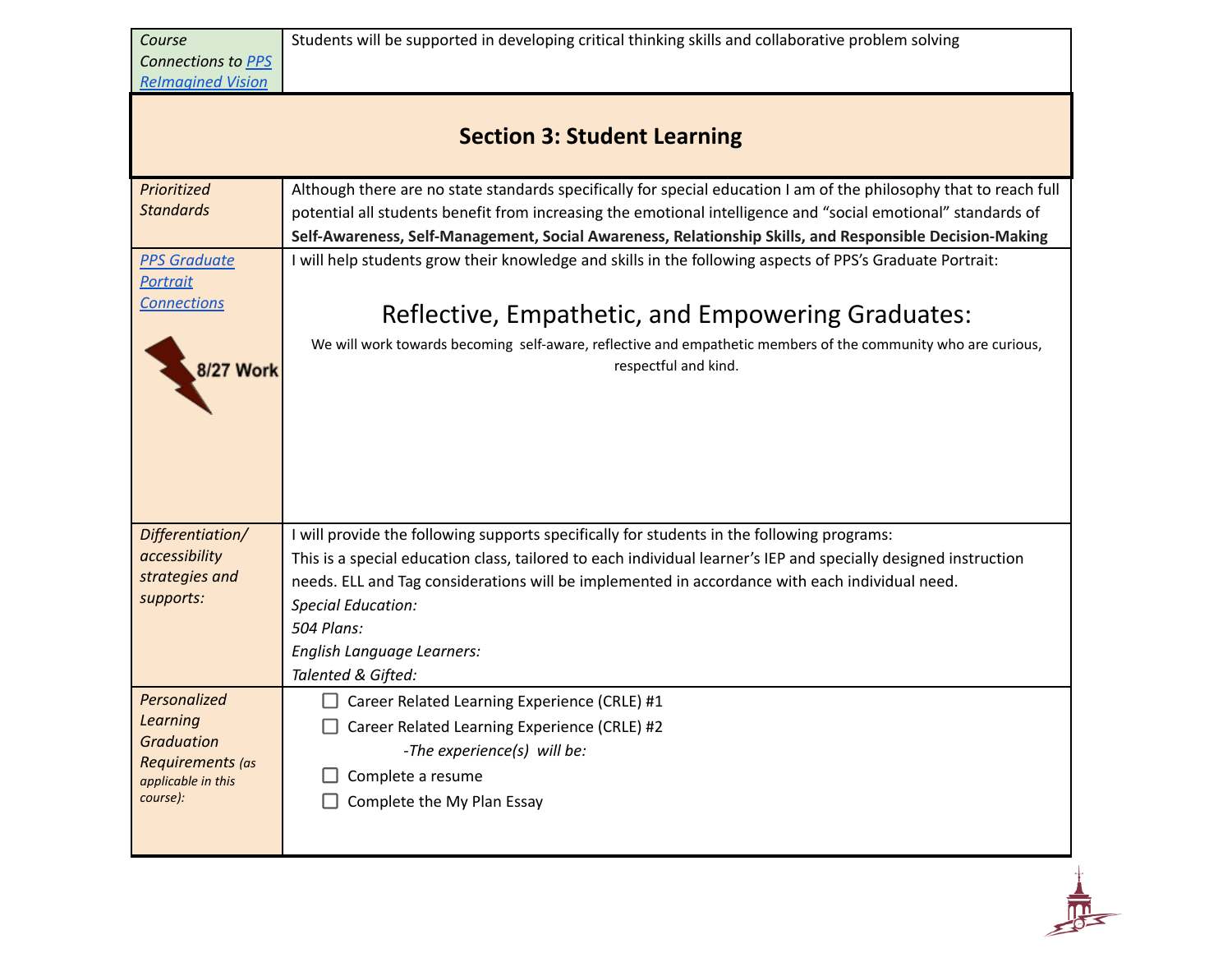| 8/27 Work                                                   | <b>Section 4: Cultivating Culturally Sustaining Communities</b>                                                                                                                                                                                                                                                                                                                                                                                                                        |
|-------------------------------------------------------------|----------------------------------------------------------------------------------------------------------------------------------------------------------------------------------------------------------------------------------------------------------------------------------------------------------------------------------------------------------------------------------------------------------------------------------------------------------------------------------------|
|                                                             |                                                                                                                                                                                                                                                                                                                                                                                                                                                                                        |
| <b>Tier 1 SEL Strategies</b><br><b>Shared</b><br>Agreements | I will facilitate the creation of our Shared Agreements that respects and celebrates each student's race, ability,<br>language, and gender in the following way(s):<br>"developing community agreements" lesson<br>"Generating Classroom Shared Agreements" lesson                                                                                                                                                                                                                     |
|                                                             | I will display our Agreements in the following locations:<br>canvas home page<br>classroom posters                                                                                                                                                                                                                                                                                                                                                                                     |
|                                                             | My plan for ongoing feedback throughout the year on their effectiveness is:<br>community circles as group discussion opportunities<br>daily exit tickets<br>IEP meetings<br>conferences                                                                                                                                                                                                                                                                                                |
| Student's<br>Perspective &<br><b>Needs</b>                  | I will cultivate culturally sustaining relationships with students by:<br>using the lesson "Exploring Identity and Getting to Know Each Other" shared in the culturally<br>$\bullet$<br>sustaining SEL lessons document.<br>using culturally sustaining SEL lessons as "touchstones" of community circles<br>active listening and finding commonality with students (i.e not just listening to what they are<br>saying/what interests them but taking an active interest in it myself) |
|                                                             | Families can communicate what they know of their student's needs with me in the following ways:<br>email<br>phone calls<br>text msg<br>IEP meetings<br>video conferences                                                                                                                                                                                                                                                                                                               |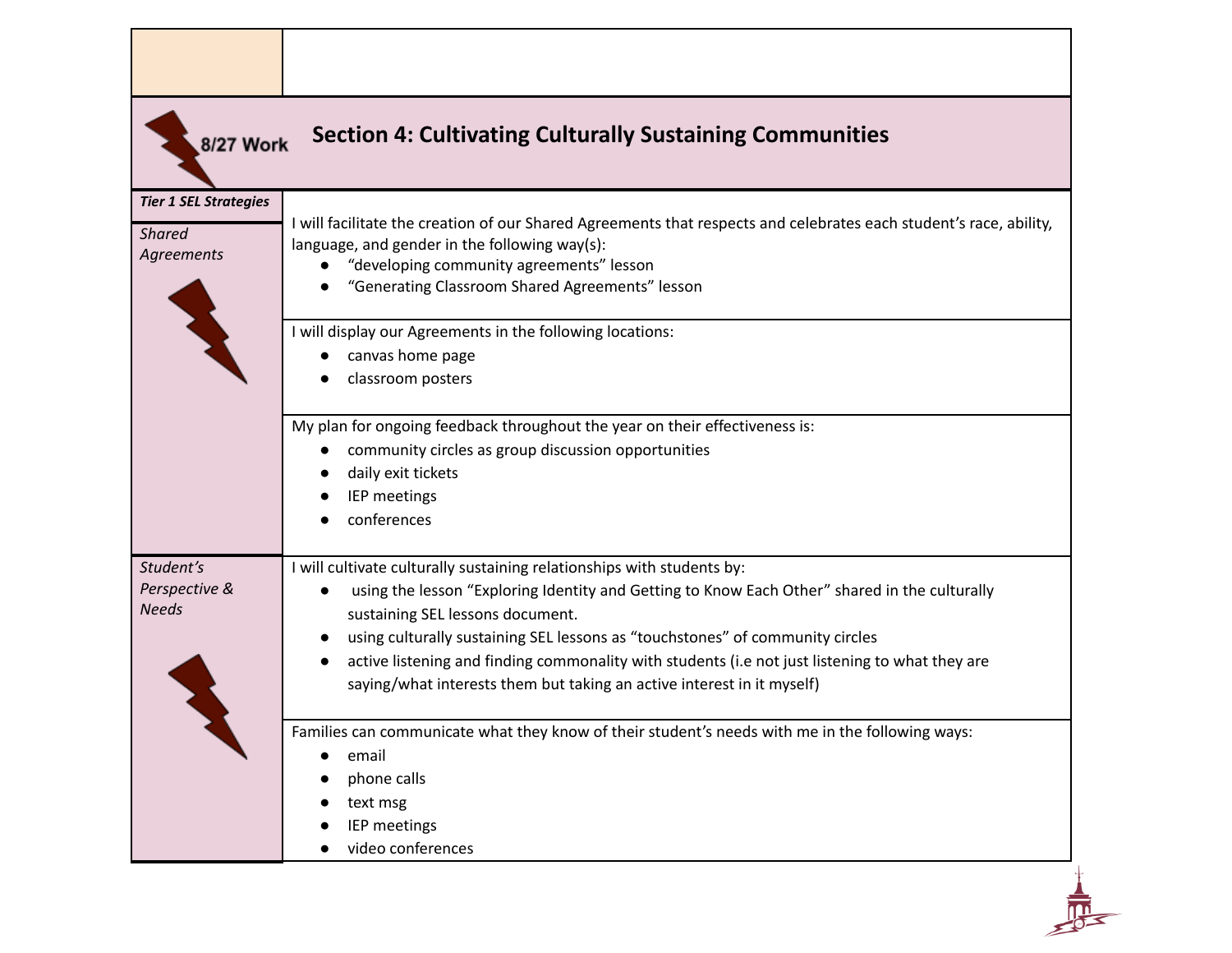| I will celebrate student successes in the following ways:<br>praise<br>positive emails home<br>classroom public acknowledgement (with student permission)                                                                                                                                                                                                                                      |
|------------------------------------------------------------------------------------------------------------------------------------------------------------------------------------------------------------------------------------------------------------------------------------------------------------------------------------------------------------------------------------------------|
| I will solicit student feedback on my pedagogy, policies and practices by:<br>individual meetings/check-ins<br>daily exit-tickets<br>community circles                                                                                                                                                                                                                                         |
| When class agreements aren't maintained (i.e. behavior) by a student I will approach it in the following ways:<br>mutual respect<br>active listening<br>collaborative problem solving<br>restorative practices                                                                                                                                                                                 |
| I will provided opportunities for students to choose to share and showcase their work by:<br>community circles<br>beginning of the day announcements                                                                                                                                                                                                                                           |
| <b>Section 5: Classroom Specific Procedures</b>                                                                                                                                                                                                                                                                                                                                                |
| All members of the classroom environment (students, teachers, visitors) will abide by PPS's "ready Schools"<br>standards for safe mitigation of the Covid-19 Pandemic. Information can be found at this website, additionally I<br>am available via email, videoconference or in person if/when concern's arise.                                                                               |
| I understand the importance of students taking care of physiological and emotional needs. Please use the<br>following guidelines when coming and going from class:<br>try to limit "breaks" to not leaving during the first or last 10 min of the class<br>hall passes when out of class<br>daily breaks outside for movement and short mask breaks (over 6ft distancing) will be offered on a |
|                                                                                                                                                                                                                                                                                                                                                                                                |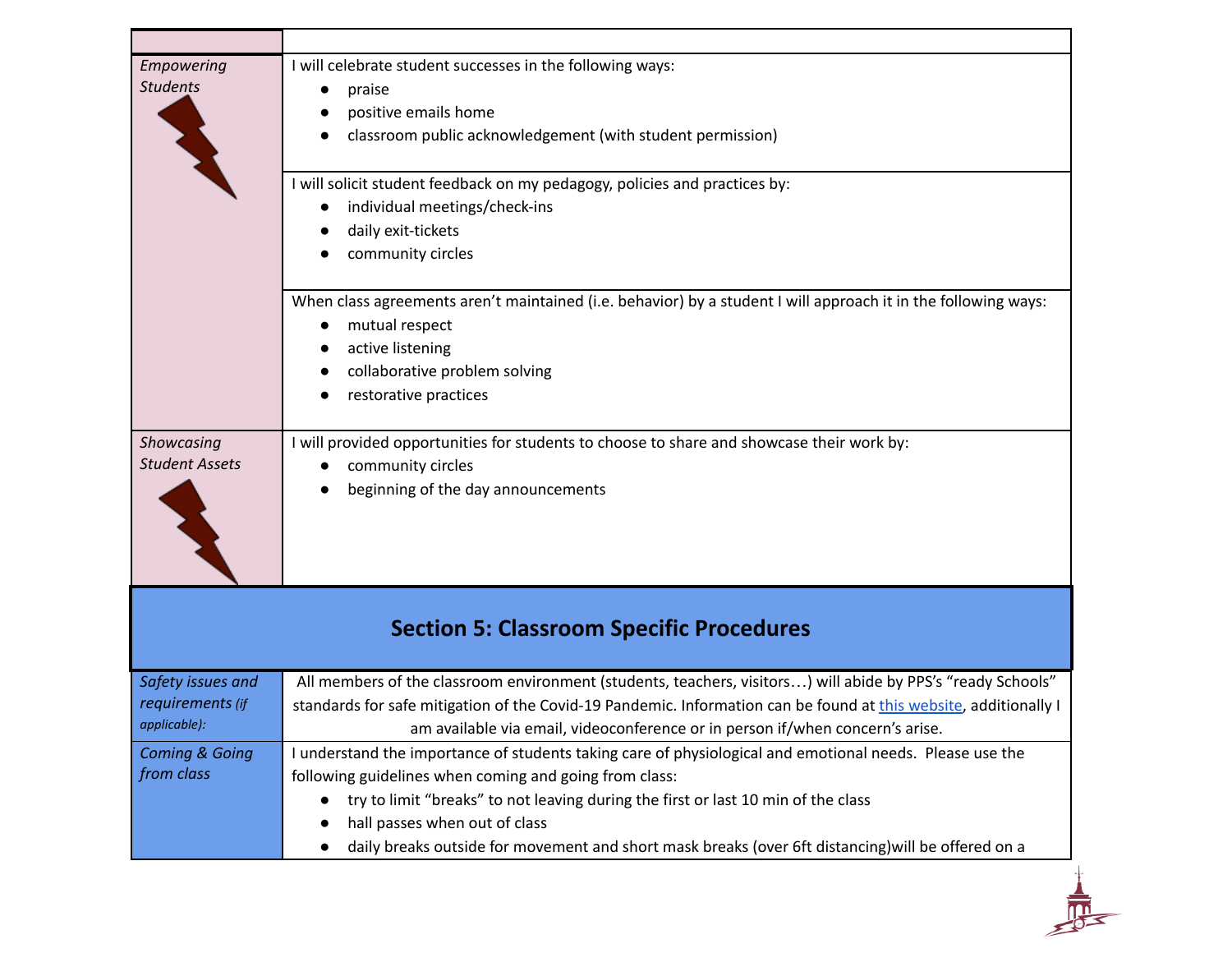|                                           | daily basis                                                                                                                                                                                                                                                              |
|-------------------------------------------|--------------------------------------------------------------------------------------------------------------------------------------------------------------------------------------------------------------------------------------------------------------------------|
| <b>Submitting Work</b>                    | I will collect work from students in the following way:<br>Canvas<br>daily exit tickets                                                                                                                                                                                  |
|                                           | If a student misses a deadline, I will partner with the student in the following ways so they have the ability to<br>demonstrate their abilities:<br>individualized to the student per IEP accommodations                                                                |
| <b>Returning Your</b>                     | My plan to return student work is the following:                                                                                                                                                                                                                         |
| <b>Work</b>                               | Timeline: feedback is given within 24 hours                                                                                                                                                                                                                              |
|                                           | What to look for on your returned work: comments                                                                                                                                                                                                                         |
|                                           | Revision Opportunities: students are always allowed to revise work                                                                                                                                                                                                       |
| <b>Formatting Work</b><br>(if applicable) | Directions on how to format submitted work (ex. formal papers, lab reports, etc) can be found here: NA                                                                                                                                                                   |
| <b>Attendance</b>                         | If a student is absent, I can help them get caught up by:                                                                                                                                                                                                                |
|                                           | I am always willing to work with students and collaborate with general education teachers.                                                                                                                                                                               |
|                                           | <b>Section 6: Course Resources &amp; Materials</b>                                                                                                                                                                                                                       |
| <b>Materials Provided</b>                 | I will provided the following materials to students: NA                                                                                                                                                                                                                  |
| <b>Materials Needed</b>                   | Please have the following materials for this course:                                                                                                                                                                                                                     |
|                                           | Students should come to class with their Chromebooks as well as work for their general education classes and                                                                                                                                                             |
|                                           | a writing utensil. All additional materials needed for ASC class will be provided.                                                                                                                                                                                       |
|                                           | Franklin can help with any materials you may need as well. Please reach out to me privately and I will help you                                                                                                                                                          |
|                                           | get what you need.                                                                                                                                                                                                                                                       |
| <b>Course Resources</b>                   | Here is a link to resources that are helpful to students during this course:<br><b>Canvas Link</b>                                                                                                                                                                       |
| Empowering<br><b>Families</b>             | The following are resources available for families to assist and support students through the course:<br>Please email me directly (crichman@pps.net) for support your student may need for this class and/or any<br>other issues that may arise for their other classes. |

 $\frac{1}{\sqrt{1}}$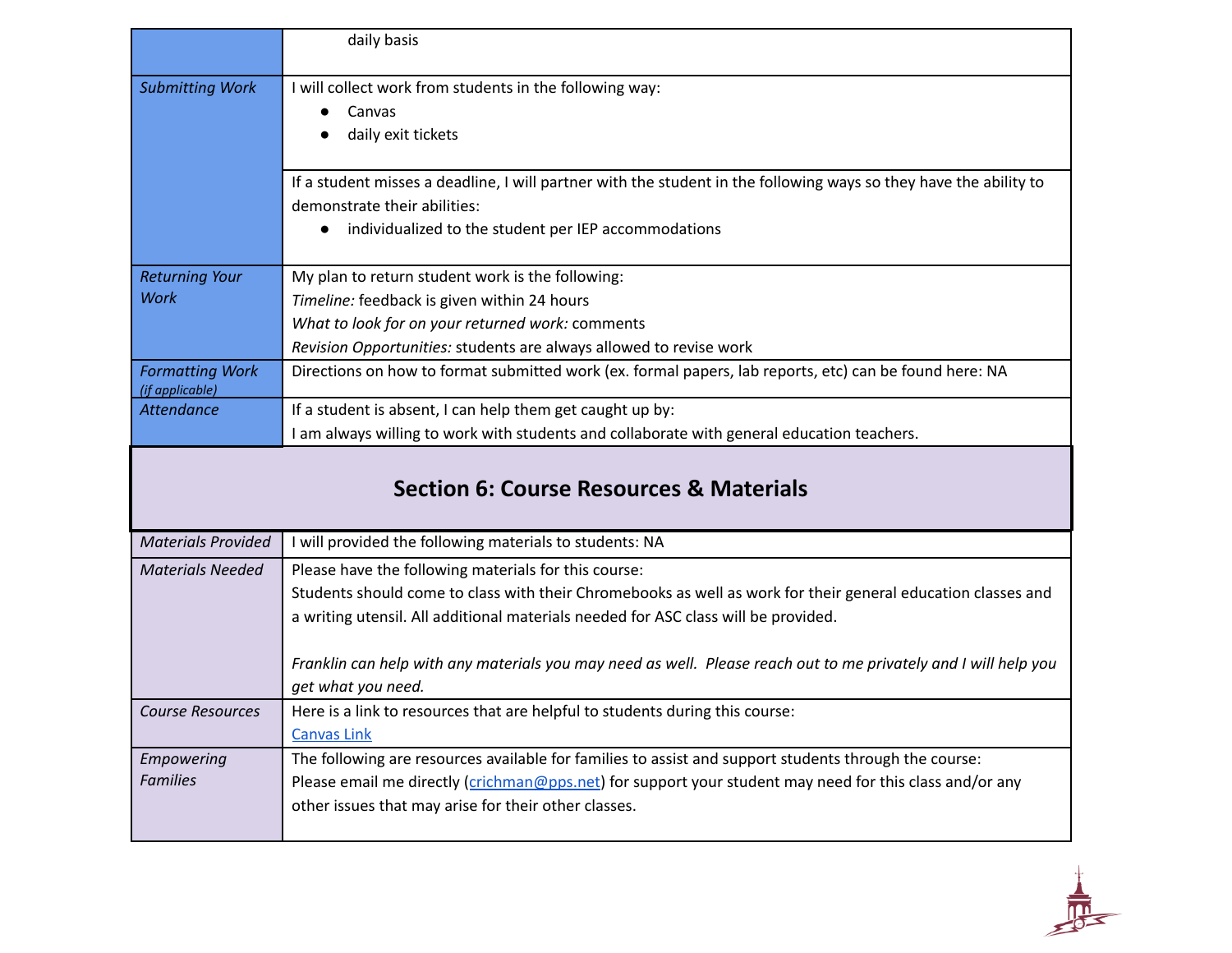| <b>Section 7: Assessment of Progress and Achievement</b>                          |                                                                                                                                                                                                                                                                                                                                                  |  |
|-----------------------------------------------------------------------------------|--------------------------------------------------------------------------------------------------------------------------------------------------------------------------------------------------------------------------------------------------------------------------------------------------------------------------------------------------|--|
| Formative<br><b>Assessments</b>                                                   | As students move through the learning journey during specific units/topics, I will assess & communicate their<br>progress in the following ways:<br>Quarterly progress reports, available in Synergy at the end of every grading period<br>Annual IEP meetings<br>Conferences<br>Home/School communication as an accommodation on IEP's<br>Email |  |
| <b>Summative</b><br><b>Assessments</b>                                            | As we complete specific units/topics I will provide the following types of opportunities for students to provide<br>evidence of their learned abilities:<br>N/A                                                                                                                                                                                  |  |
| Student Role in<br>Assessment                                                     | Students and I will partner to determine how they can demonstrate their abilities in the following ways:<br>N/A                                                                                                                                                                                                                                  |  |
| <b>Section 8: Grades</b><br><b>Progress Report Cards &amp; Final Report Cards</b> |                                                                                                                                                                                                                                                                                                                                                  |  |
| <b>Accessing Grades</b>                                                           | Students & Families can go to the following location for up-to-date information about their grades throughout<br>the semester:<br>ParentVUE & StudentVUE<br>I will update student grades at the following frequency:<br>Daily/Weekly                                                                                                             |  |
| <b>Progress Reports</b>                                                           | I will communicate the following marks on a progress report:<br>Please see IEP progress reports for rating scale                                                                                                                                                                                                                                 |  |
| <b>Final Report Card</b><br><b>Grades</b>                                         | The following system is used to determine a student's grade at the end of the semester:<br>Progress towards IEP goals is not used as a tool to determine a student's grade. Students will be graded on                                                                                                                                           |  |
|                                                                                   |                                                                                                                                                                                                                                                                                                                                                  |  |